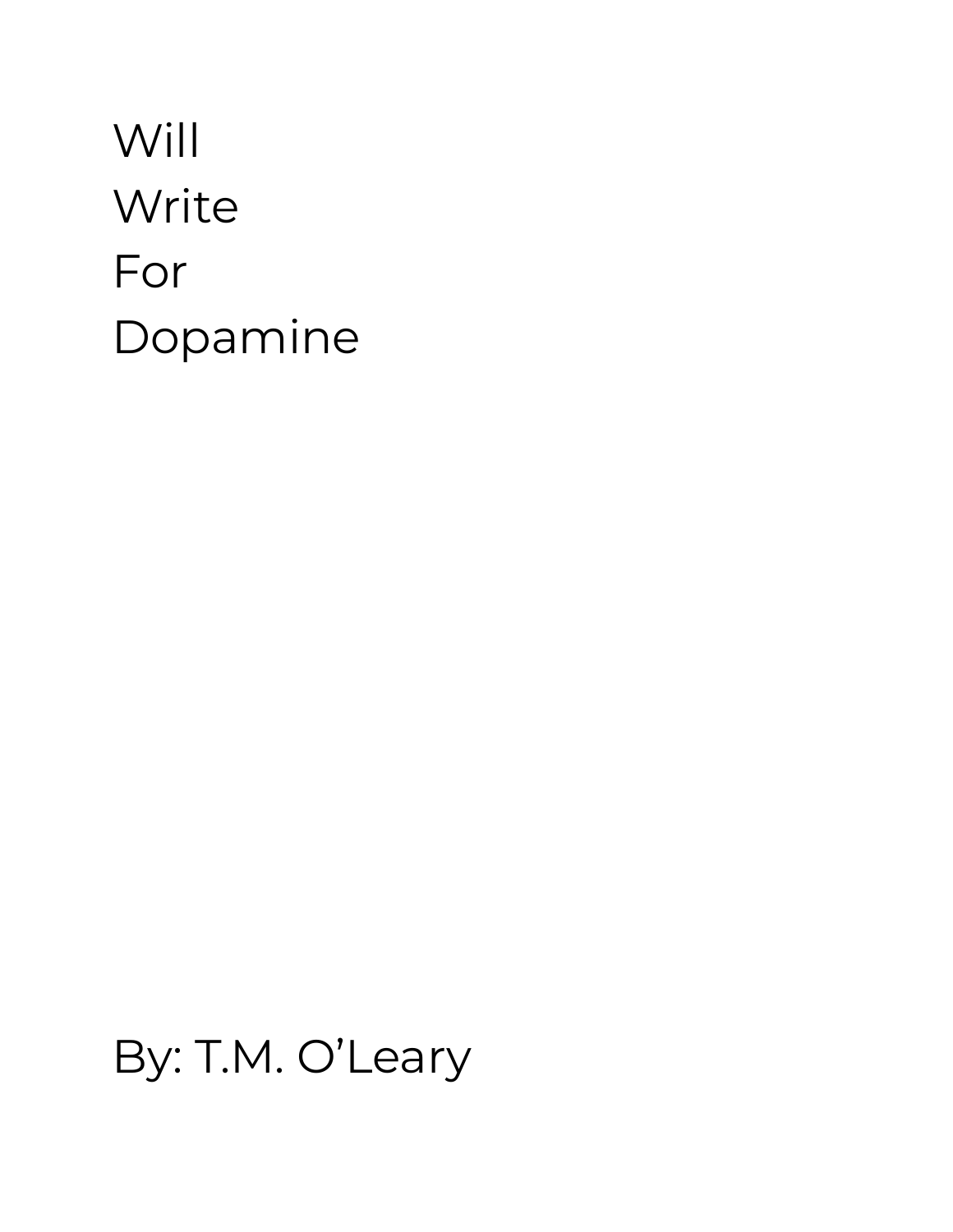I came up with this concept in a journal I keep handy. That is, when I was writing a rambling blog post in an offline text editor that I planned on publishing later to my blog. I've been doing that for over 14 years now blogging. I suppose it is just a thing I like to do. I derive catharsis and joy from the act of writing, and some people can actually get paid from it. Not me, of course - I have no sense of life direction or professionalism in my character, so I cannot be a Wordsmith for someone else.

But it got me to thinking (this whole "I like to write" mantra I keep telling myself): maybe other people can derive some sort of use, or benefit, or just amusement, from me writing a small e-book about the "art" of writing - be it journaling, blogging, diary entries, or whatever produces the molecule of dopamine being released in the brain for personal pleasure.

That is what this document is: a collection of writing ABOUT writing, a litter of ideas, a mini-manifesto of personal beliefs, and how I go about the act of slinging words.

Hope it helps someone.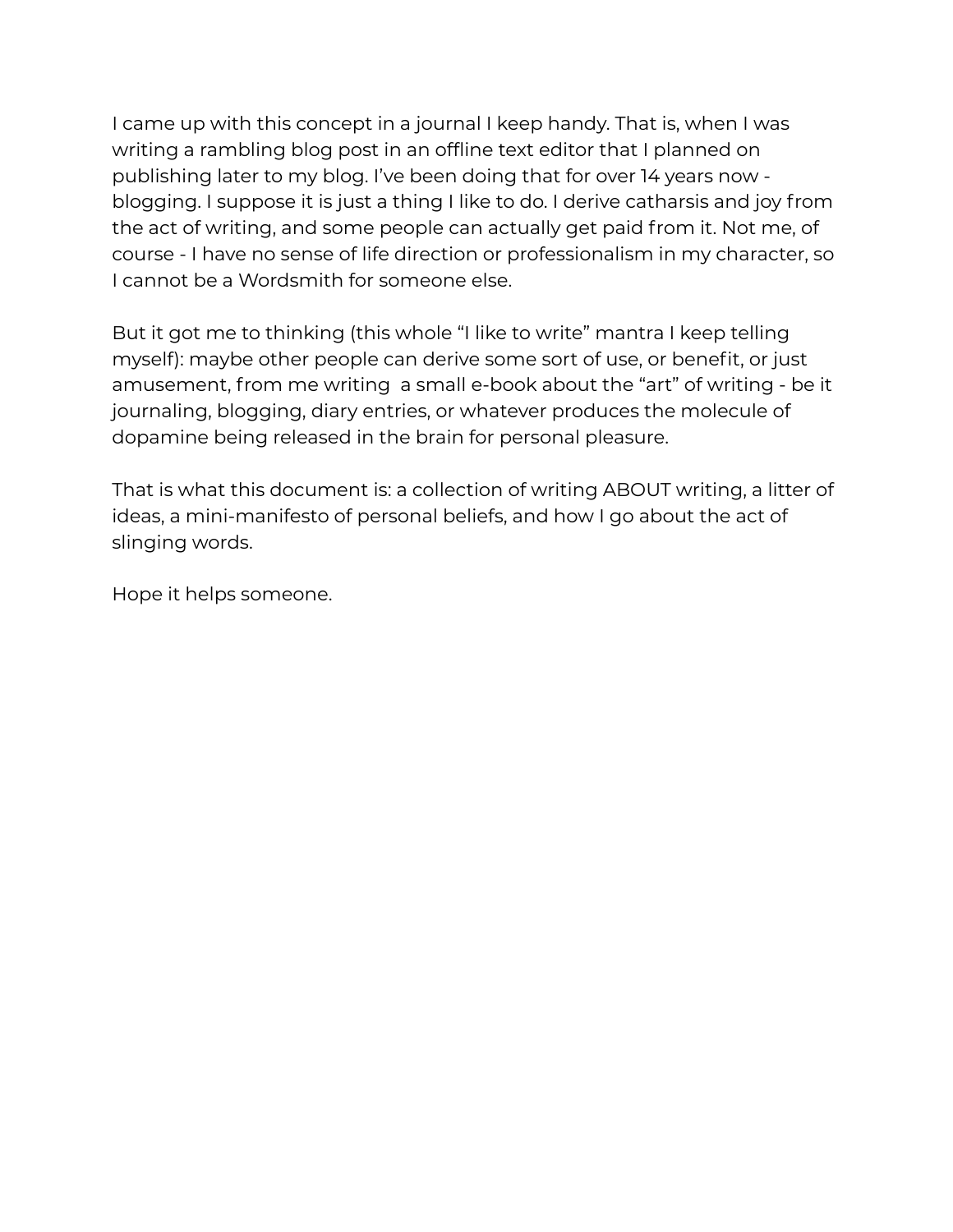## *1. Put Your Money Where Your Markdown Is*

I can't say unequivocally that I am an "Internet person". I feel I have been using the Internet on a "regular" basis since 1997, when my parents bought a Gateway 2000 computer for our house. The Internet was much different in the 1990s, but I couldn't expect much from this new technology because it was a thing that simply did not exist just several years before. Be it on AOL chat rooms, or odd forums, or just in a text editor with the "hopes" of publishing online someday - I would write out longhand pieces of teenage garbage - some of it made it to the WWW, some of it did not - all of it lost to digital oblivion. But, it got me started. Got my fingers moving. Planted a seed. Had me thinking in ways a "writer would think". Be it longhand, shorthand, poetry, prose, or prissy mad video game rants - words were manifested, ideas were corresponded, and SOMEONE read SOMETHING on the other end of the Internet Line.

And that's the first piece of advice I would have for anyone WANTING to write. It is best to just START. Doesn't matter if there are readers, or people encouraging you, or colleagues supporting you, or anything - just write TO write. Figure out HOW to familiarize yourself with a QWERTY keyboard. Figure out how a text editor works. Work on your Words Per Minute (WPM) (or, how many words you can type in less than a minute), figure out what file extension you like to save your works in (for me, it is ".MD", or Markdown (because I am writing for the Internet, afterall)). And just gets the "basics" down first. Otherwise, it will be like trying to summit a mountain on pure momentum alone. Cannot be done. Steps must be taken. Tools must be had. And basic knowledge of simple concepts must be understood.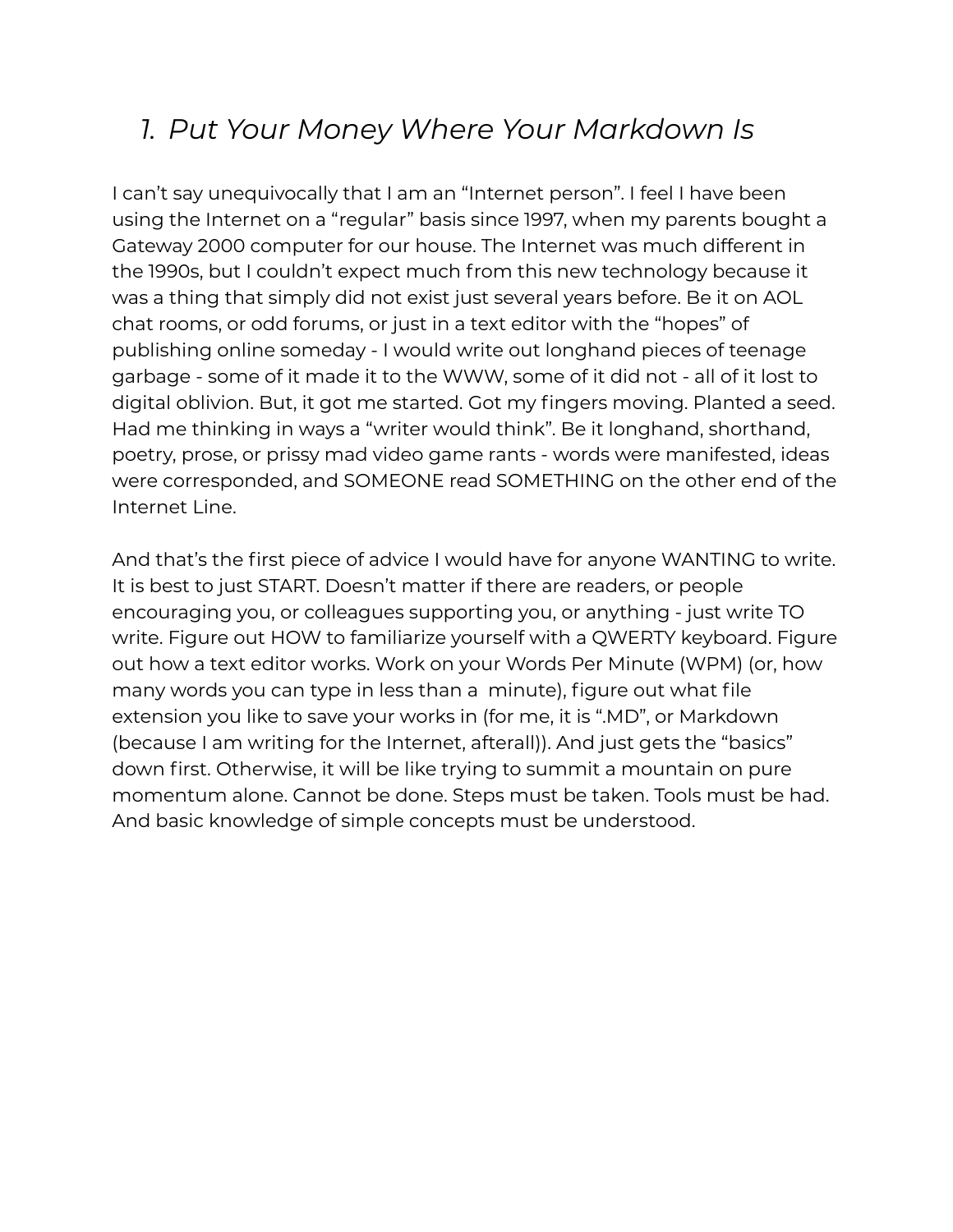### *2. Blurbs, and Bits, and Blots*

I never promised anyone that this is THE "How To Write" handbook for the beginner, just a collection of texts or/and advice from over the years. So, let's just into the shorthand and longhand things I have written on the subject over time, shall we?

…

#### **Hammer text**

This is more or less what I call "writing for the sake of writing", hammer text. There is also "Intentional Writing" (which I figured out/discovered long before having an official name for it from my Eng Comp 1 professor at Jefferson College), and then there is longhand/shorthand, which I previously referred to as "longform" and "shortform" (which are not proper terms, at all). Then there is poetry and prose, which I do well at the latter, fail miserably (usually) at the former. And then it all comes together in the end with being edited. Really, I edit as I go along (which would be maddening for most people, I realize), but I don't *need* to just "spit out" a bunch of thoughts in the blink of an eye to convey what it is I am saying/writing, and then go back and "fix it" after the document is finished. I can take my time, be contemplative, and hold small thoughts/concepts in my mind for long periods, as well as *flesh-out* what I want to say/write and how it will be said/written when the proper time comes. I am not a perfectionist, and I always re-read (and sometimes re-word) what I've put down, but, I don't want to fuss with a shitload of typos on the regular. Yes, I make a typo here and again (and fix it right away, usually), but a lot of people make what I would call **write-os** (not writeOS (which actually sounds like a really cool concept)). That is, say some junk that is nothing resembling real words, or grammar that is simply "poor", or playing a text-based puzzle game after writing a document to "figure out" what it is they want/mean *after* the fact. **THAT** is maddening, to me. It would benefit the writer, or would-be writer, or novice writer, or whatever to scrutinize the writing *process*, itself, when they are in the act of writing whatever it is they are writing. Editing *can* be a chore, so do yourself a favor and give yourself less of a mess to clean up later.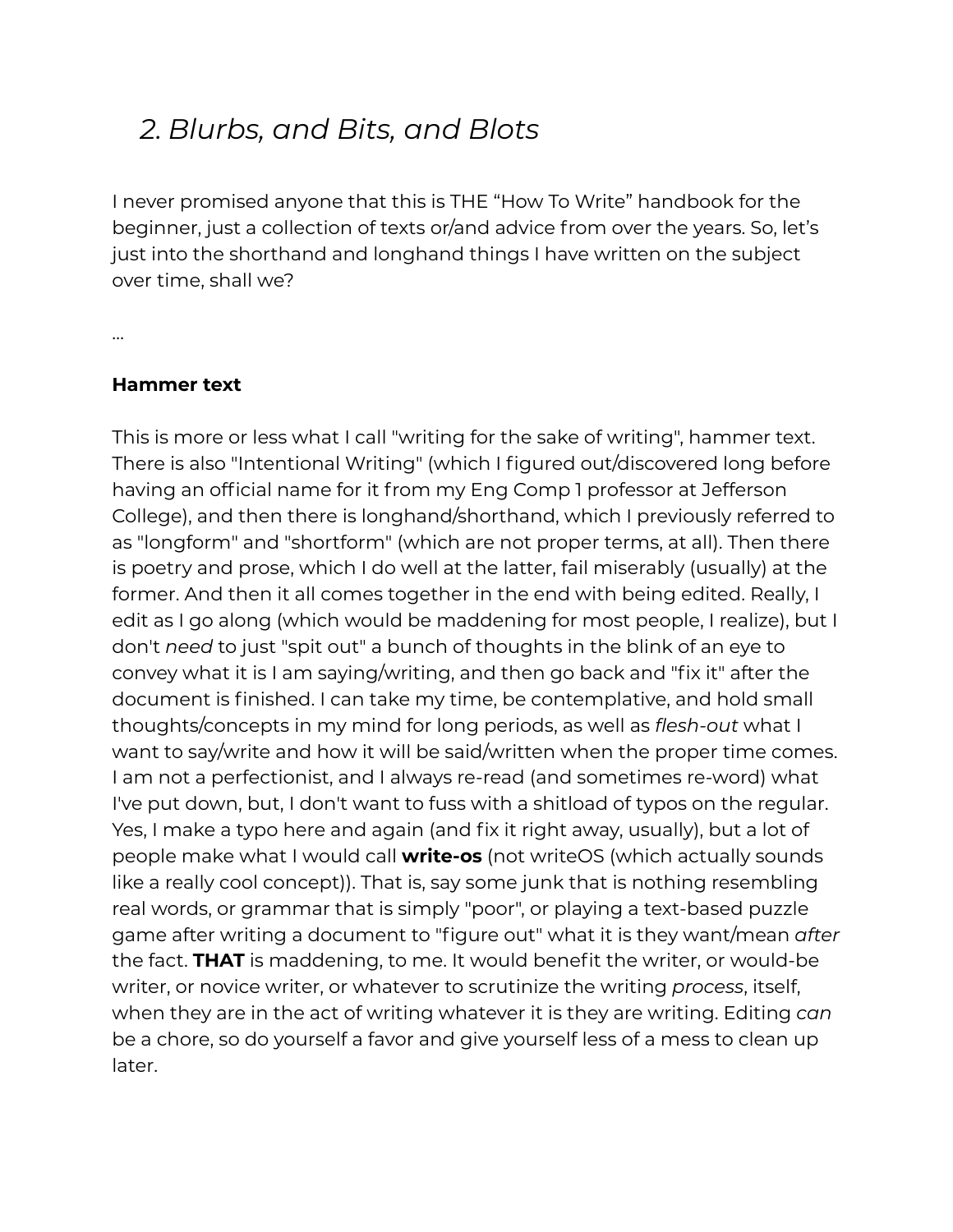#### **Three Million Words Written (and counting!)**

#### *The Start* ...

In October 2006 I started blogging. I created a Blogger (.blogspot) blog using an e-mail address that my brother-in-law set up because at the time I did not know how to get a new e-mail address. I had not used the Internet to any good extent in over a year at that point. Before starting this blog, I had spent many days and nights visiting celebrity gossip blogs (or online tabloids) like Egotastic.com, IDontLikeYouInThatWay.com, CityRag.com, and countless others. I bounced around from link to link on those sites and soon realized that *I* wanted to be a blogger. On October 26, 2006, I became just that.

I started with 200-300 word posts. About celebrity gossip. The site was NotoriousNews.blogspot.com (terrible name, I know), and I wanted to be like the "big guys", so I wrote five blog posts per day. Five days a week. Not including the "daily links" that I had up around lunchtime each day. To not make this blog post (the one you are reading) a "Gossip Blogging 101" class, I will summarize by saying that I wrote on this blog five days a week, every week from 2006-2011.

During this time, in 2009, I got a *PAID* job offer from the head writer/Webmaster of FatbackMedia.com (previously FatbackAndCollards.com) to write four blog posts per day for his Website, and I would be compensated for my time/writing. I did this from 2009-2011 while *simultaneously* maintaining the five blog posts per day on Notorious News (which each one had grown in size to 400-500 words per post).

#### *Gossip Is Dead* ...

In 2011, traffic was tanking. Social media is where all the eyes were, and no one wanted to read about celebrities when they could simply FOLLOW those celebrities on their favorite social network. So, the job ended, as did Notorious News. I quit blogging/writing all together for exactly six days. And then I discovered Tumblr. It was October 2011, almost five years to the day of starting Notorious News that I created my first Tumble-log and started to write about anything and everything. There were reblogs on there, too, but mostly original posts by me. That blog later was named Tomskee.com and I turned it into a "constant journal" or "life blog" in 2014 and it was updated on average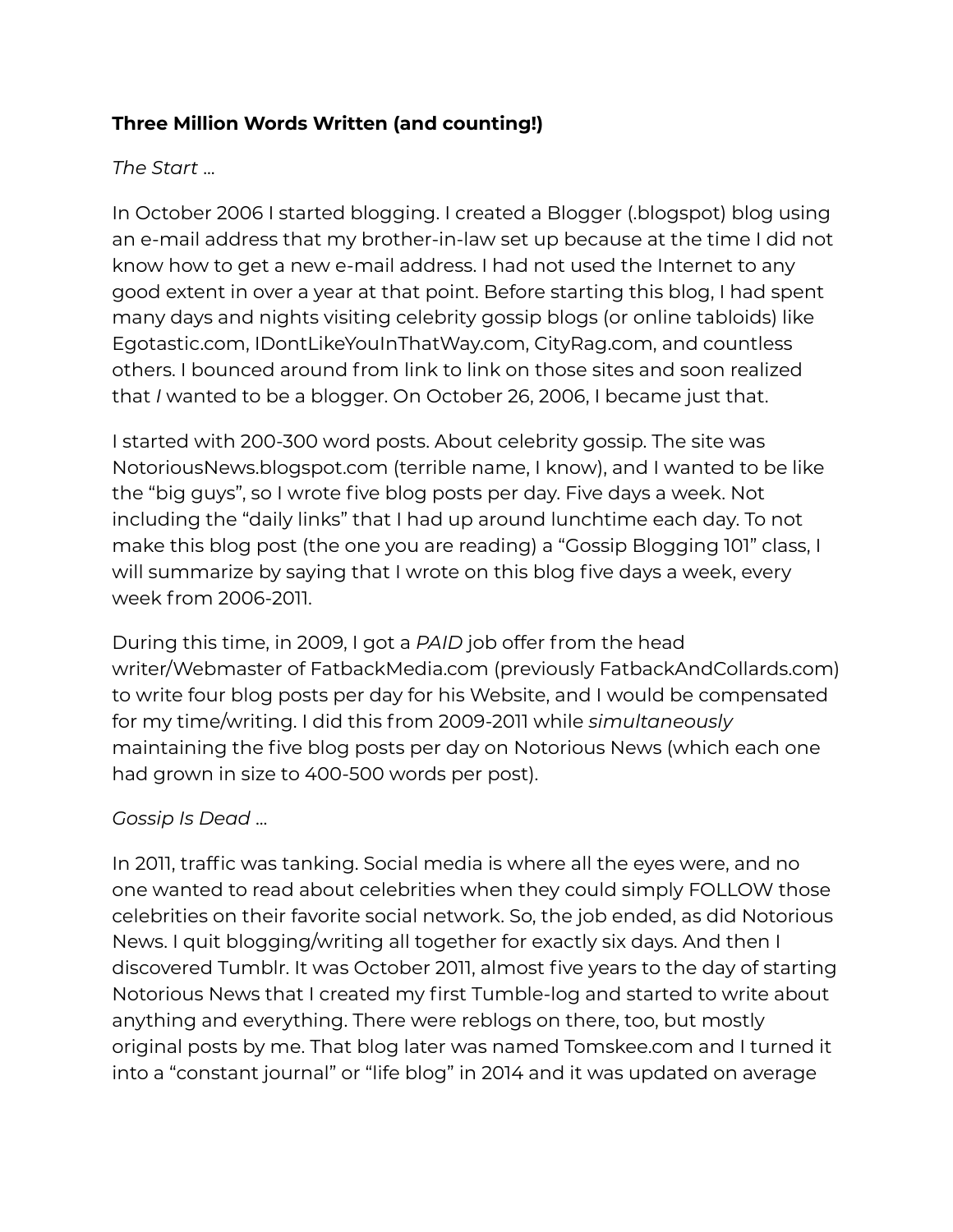7-10 times per day. Perhaps 300-500 words written per blog post. Seven days a week.

#### *Buh-Bye Tumblr, Hello Journals!* ...

It was an impulse decision to delete my Tumblr at 2AM in the Summer of 2015, but I did it. And then I immediately grabbed a stack of papers and wrote, with ink pen, what I had just done. The paper I was writing this on was the back of a 75 volume of text which I had titled "The Typewriter Papers Vol. 1" that I wrote on, yes, a typewriter in 2015. I also wrote a Vol.2 and a Vol.3 to the "series", each 75 pages. The backs of all of those pages got filled with handwritten entries fairly quickly.

And as long as I am on journals, there were The BlackBerry Diaries (written on a BlackBerry Classic) in 2016 (2 volumes), The Pi Journals (written on Raspberry Pi, 4 volumes (which I still have)), and also Dog knows how many thousands of words written on a Website called writer.bighugelabs.com.And I also maintained hand-writing with the LifeOS journals (Vol.1 & 2 complete, working in the third now :))

#### *Enter Write.as* ...

Sometime around 2016 I started to really pay attention to my online privacy. I even had a resource Website called PSShub.online which stood for "Privacy, Safety, Security Hub" and I was very inspired by the Twitter account SwiftOnSecurity (even donating \$20 to her DecentSecurity.com Website). During my quest for the perfect writing platform and wanting to take my privacy seriously, I discovered Write.as, that always puts your privacy first. It was/is an incredibly unique platform, and their philosophy is simple: they won't sell-out and will offer a distraction-free, privacy-centric writing platform to any who need it. I am simply paraphrasing my interpretation of their philosophy, of course, but this is how I see it.

As of today, Feb. 12, 2020, I have 1,500+ blog posts on this platform starting just a bit over two years ago (on this blog anyway. I had a blog on here before, deleted/lost it, started again)

*Why Am I Stating All This?* ...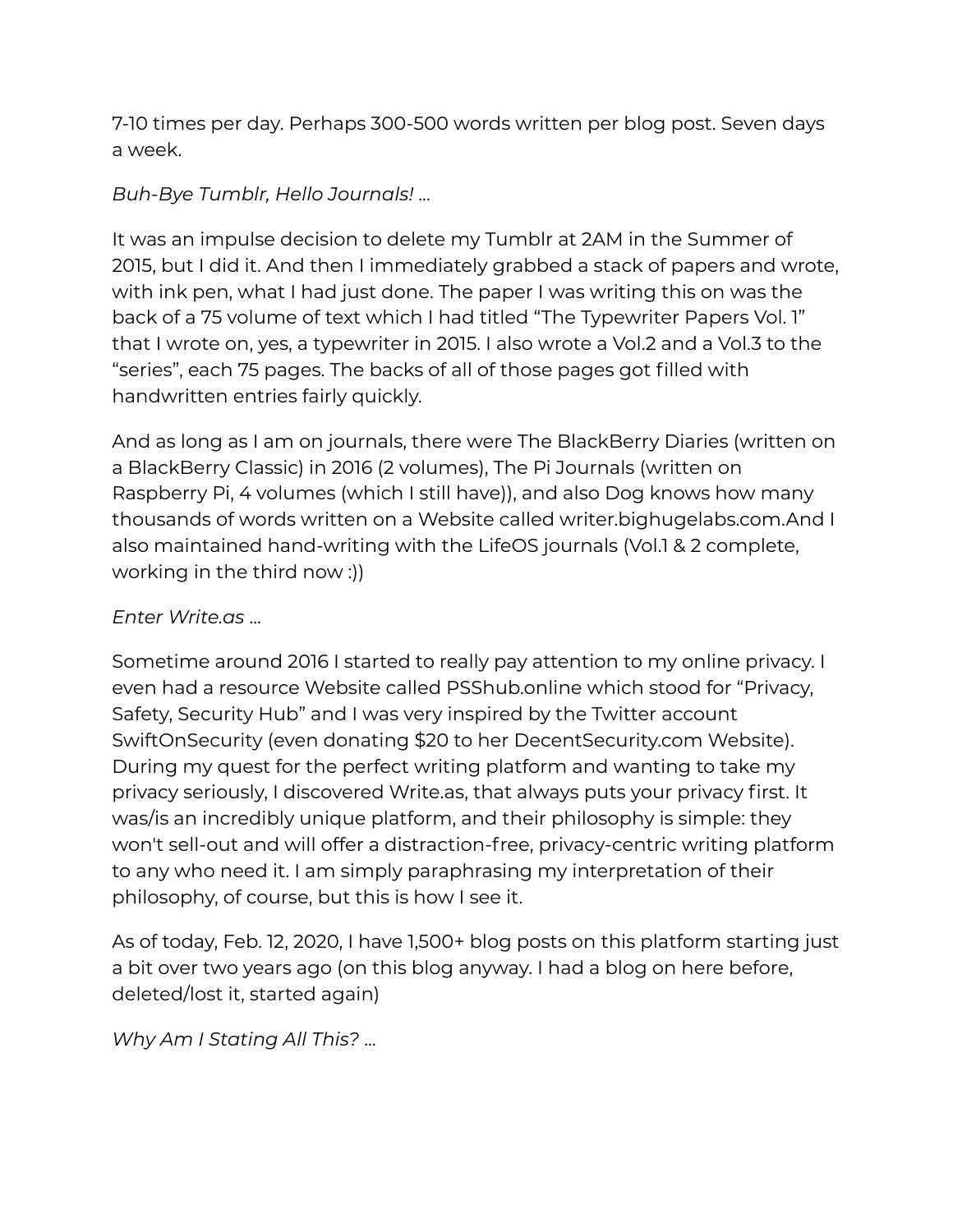Well, if I had done one blog post per day, that was 500 words, seven days a week, for fourteen years – that equals 2,555,000 words written. *Realistically* it is much, Much higher a number. That is why I am rounding to 3 Million words written. Perhaps more like 4 or even 6 million words.

I was shocked when I started to think about it all, starting with a (failed to previously mention) e-book I wrote in 2014/15 titled "Job Corps Rule!" that was ended at 100K words, which is 10% of 1M, which got me to crunching numbers.

*Keep writing!*

#### **Lessons Learned (from the past seven years of blogging)**

Feeling more "vigorous" but less "enthused" about blogging lately. The frequency remains, but like the wall I hit with the weight loss, I feel I have hit a wall with any type of *quality* writing. Not that it matters, because this is simply a journal. But let's think for a second, what *have* I learned in the past 7 years of fairly frequent "life" updates (or journal entries)?

Combination of lessons from both Tumblr, ("tomskeedotcom"), and Write.as (here, "TMO"):

- *having an old blog means I can go back* (even if just skimming) and save old photos I have taken. As well as read an old blog post here and there. Good for memory capture.
- *blogging/journaling is quite cathartic*. Good to rant, vent, get out the bad stuff, figure out the good.
- *good way to hone interests*. Every idea I've ever had that has made any impact on my life in the past 7 years has almost always started with me writing about it in a blog post.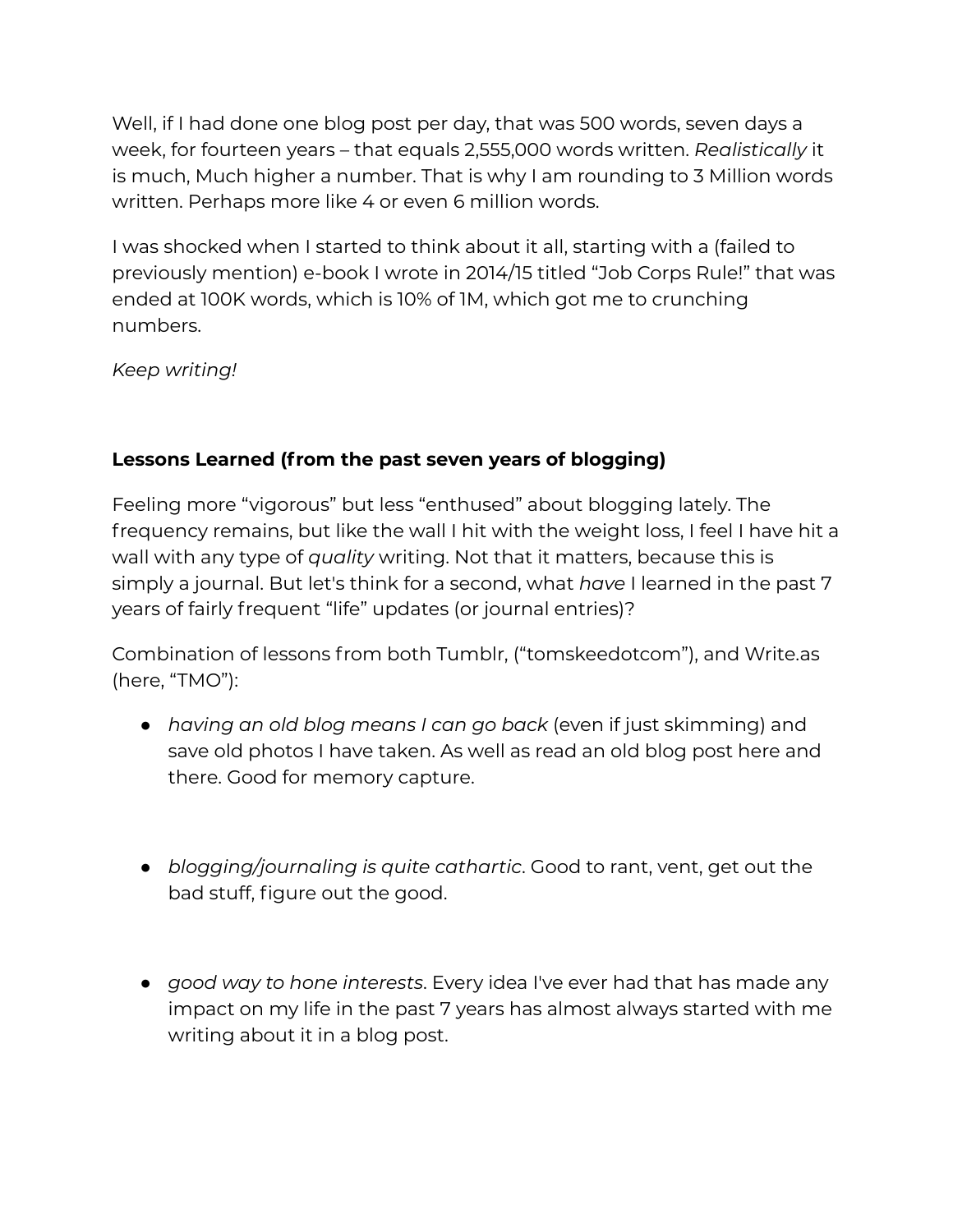- *self-written reminders* to stay positive/optimistic (even if I do not believe them 100% at the time) keeps my spirits up. Because I think back and say, "yea, I wrote that, that is how I must be feeling".
- *reactions*, I feel I know when I have written something "good" or "above average" (for me). I will *feel* it is good, and I will usually see an uptick in views/reads/whatever, as well as perhaps spur people to reach out via e-mail (even if I do not currently post a contact method on the Internet, for now).
- *thinking aloud*, I am able to just "think aloud" or "write aloud" what I want to be doing or what I might do, and sort of "hem and haw" via text editor, and things usually shake out to whatever it is I really want to be doing.
- *communicae*, I am able to every so often MEET someone (digitally) through having a blog. Read *their* blog. Be "blogging friends". Socialize. Enjoy life.
- *writing filters*, (or, eliminating writer's block), I feel I can say *what it is* I want to say on a blog more these days. Less "I have to be so and so", or, "I have to be on-brand", or "I have to maintain a theme", or anything like that. I just write what feels good/natural. And I can experiment with different elements *of* writing, because in my view, blogging is a will of the wisp/anything goes/creativity centre, and I don't *have* to be consistent with what is said.
- *discovering what I AM and what I AM NOT*, I think earlier in life, up until my early-30s, I had some sort of identity crisis in my life. Like I was "going to become" *this* or *that* – or, that I was capable of, and "wanted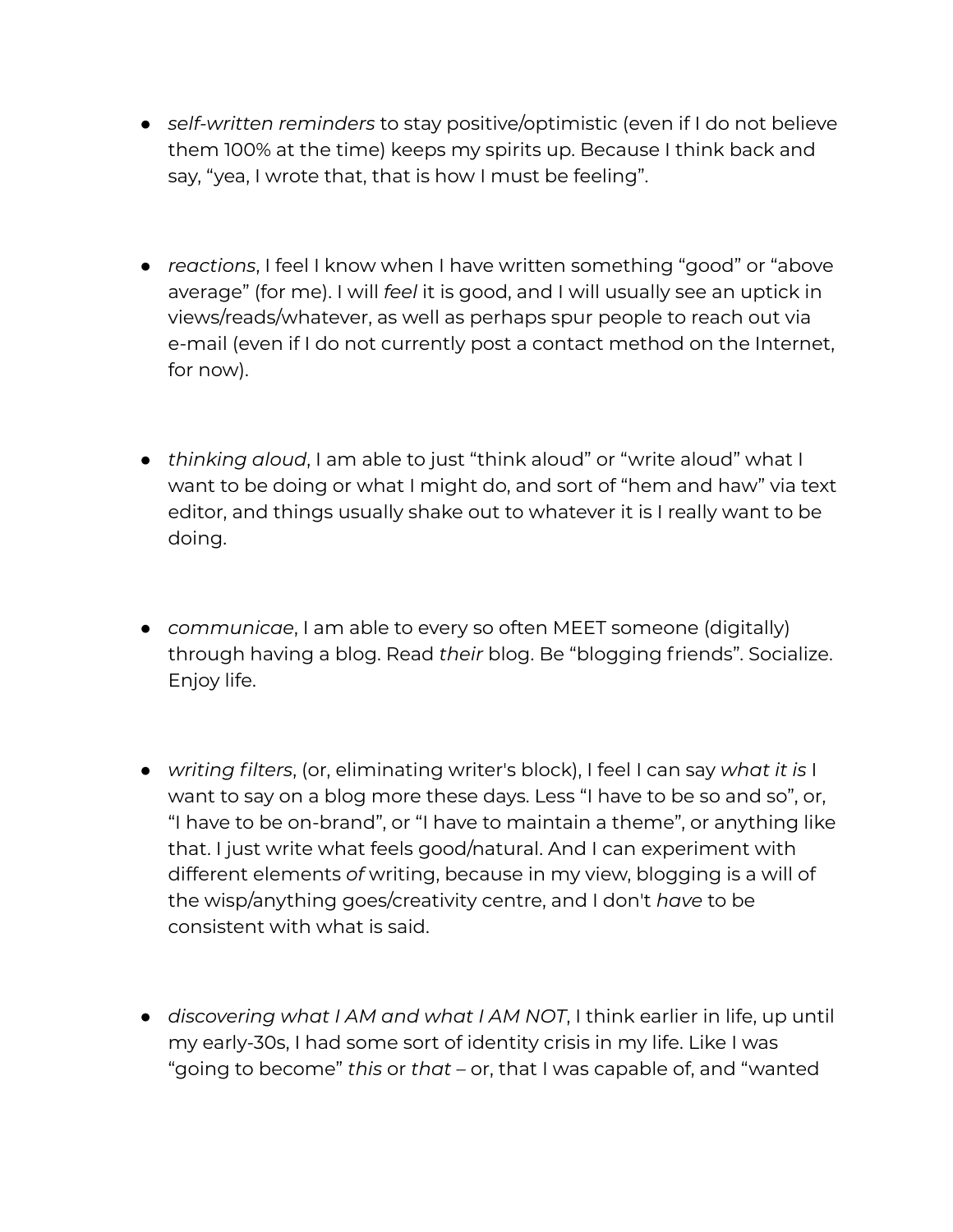to do", *this* or *that*. Now, I just do what I am doing, and that is what I am doing, and if I do something else, I'll be doing that instead.

● *self honesty* (in life *and* in writing), in 2018 or so, when I was still using Twitter, someone said "If you're going to lie about something, lie to someone else. Don't keep it in and lie to YOURSELF! It's YOU! Be as honest and transparent with yourself as you can be." And for some reason, that really rang true with me. I don't lie to myself anymore. Even if "the truth hurts", it's important to be truthful up-front, because when the truth does come out, it hurts ten times worse, and then you're just hurting yourself ten times as much. And, the same goes for writing – I feel accountable to the people who do read and enjoy this blog. I want to be transparent and legit as I can be. There are personal details I may not share, but really I am about as open as I can be without giving away my SSN on the Internet, lol!

#### **Quantitative Writing** *IS* **Qualitative Writing**

Public writing is what I do most of, so it must be what I do best (even though I have my doubts about my abilities as a writer, in general).

So how I would put it is: the majority of my writing is published publicly on the Web, therefore it must be *better* than the offline writing I do less often in handwritten journals and offline/digital diaries.

#### *What makes GOOD writing GOOD, anyway?*

For me it is the barrier to entry, overcoming writer's block, and then overcoming mental barriers, in general, to convey what really needs to be said in the written form.

- 1) *Barrier To Entry*: Anyone can have a blog/run a blog/write ON a blog. And it is basically free on the Internet and has been since well before 2006 when I started out. So, no special skills needed. Just a willingness to write.
- 2) *Overcoming Writer's Block*: Just do "Intentional Writing" fire up the text editor, put your fingers on the keyboard, and just write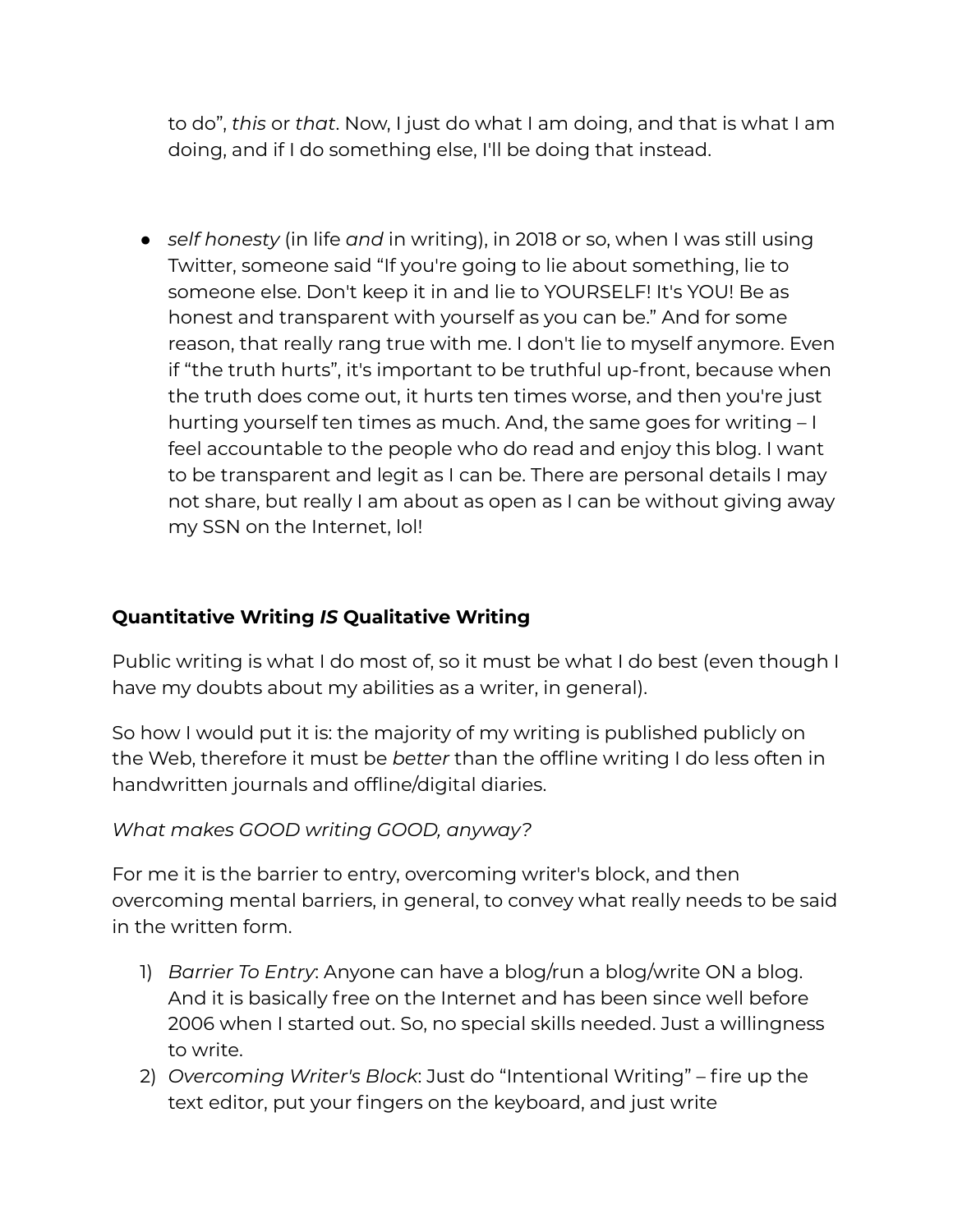anything/everything that comes to mind. Something worth keeping will manifest itself, and you can keep/publish that and delete the rest, if you want to.

3) *Overcoming Mental Barriers*: This is the best one, in my opinion. To be able to truly correspond, with shifting tones of voice (writer's voice) what it is you (or I) want to say and make them clear and relevant. I probably have a more monotone or "dry" tonality to some of my blog posts because they are just sort of day-by-day "filler" in terms of what I am wanting to say. Some things are more relevant, I am more enthusiastic about, are more interesting, so they come across as so in the writing. But I never want to "settle" for *just* writing something in an interesting fashion, but rather write something transformative in HOW it is written. A hard thing to describe. Nevertheless, ALL barriers would have to come down in order to achieve this. And as soon as a barrier is down, it regrows and has to be KEPT down through practice, trial, and error.

So, nothing is perfect. Just slog away and hammer out words until great things come about – but – great things *DO* come about every so often. So it is always worth it.

#### **A Little Bit About Blogging**

Came across a blog post from [werd.io](https://werd.io) titled something to the effect of "blog more" or "You should blog", or something like that, and it was a fine little text hammer (I'll just refer to fast, short blog posts as text hammers from now on, thanks). Saying that everyone can/should maintain a blog, it opens opportunities for people, is their own corner of the WWW, etc. Good stuff (and I agree, and have been saying similar stuff since forever – although with little to no fanfare). And yea, since 2006 (or 2002 if you want to get technical), blogging has been a blast for me. Always did it, always will do it. Even if relegated to a smartphone with no WiFi and just my thumbs on a flat slab of glass, I get stuff written. Because iT's AlL i KnoW! LMAO!

Seriously though, I would be lost without blogging. Even though I may get but a few comments, or Thanx, or just a "hi" per month – it is worth it. Because though I am glad some people read this little corner of the WWW, it is here for myself. And WHERE I write, and HOW I write, and to WHOM I write makes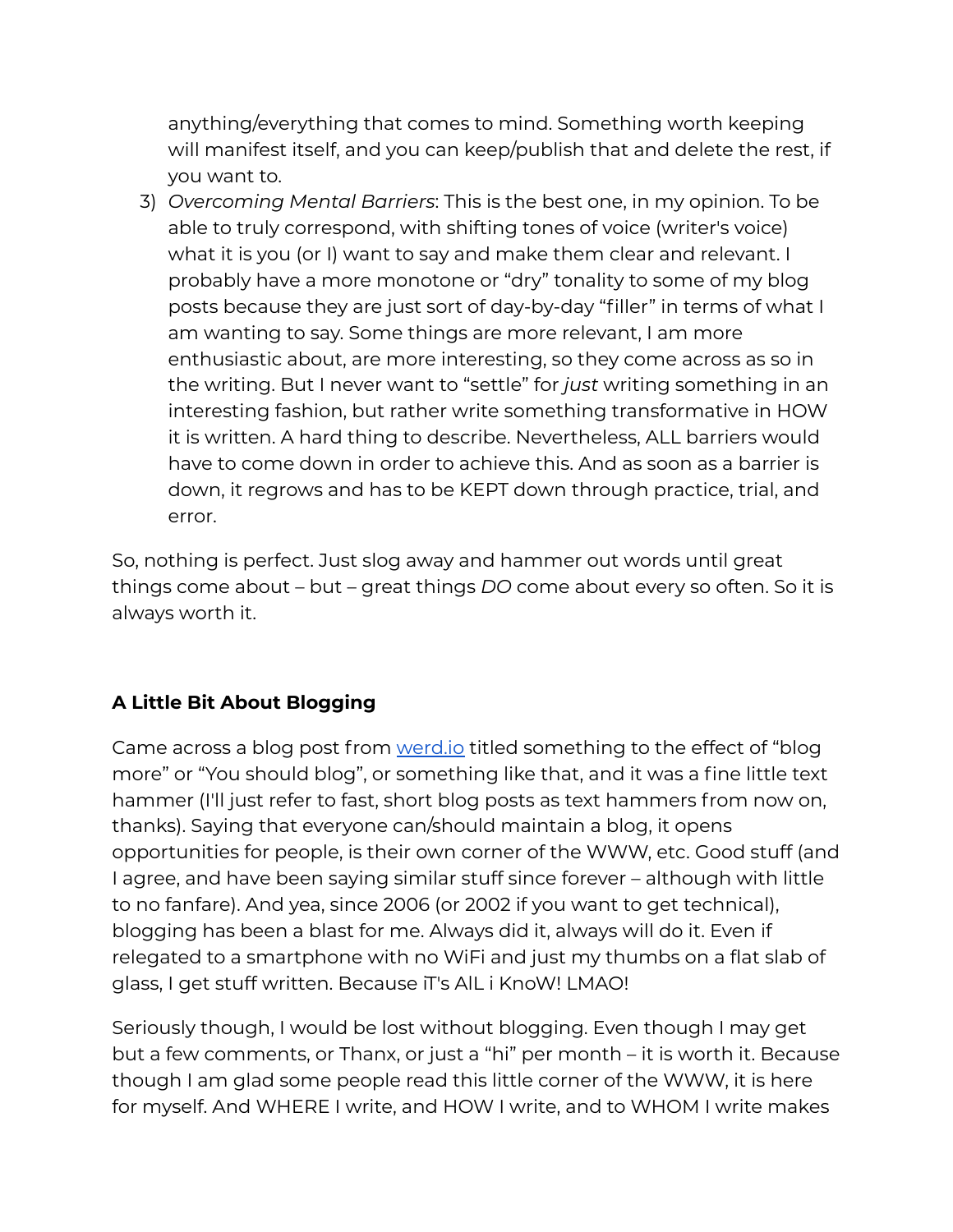a big difference in my world. Forum entries, Tweets, Toots, status updates, etc. – those don't work for me. It *has* to be in a longform (or, potentially a longform) text editor, and that text editor *has* to be going live on the Internet (e.g. blog platform), and it *has* to be as non-commercial (ad-free) as possible. Those are (some of) my standards.

People sometimes want to go back to the "Olden Days of Blogging Yore", and when people could have Big, Noticeable, Relevant platforms just by hitting "Publish" on a blog post – and they capitalized on this by filling their little blogs with ads, and sponsored posts, and doing what *everyone* does when a certain service or platform gets trendy – make money from it. But rarely do I see people yearning for the days of "Blogging Antiquity", before ads, or sponsors, or commercialism overran the blogosphere. Just, writing in/on the thing like a notebook, of sorts. Or a journal. About one's life. A log. On the Web. A Web-log. It's very raw when you really think about it.

#### **Creative Blogging**

One of the reasons I started a blog, and continue to blog, is for purposes of *creativity*. I want to *be* a creative person and make creative content for the Internet. Of course, it is also to document my thoughts, feelings, ideas - and to write about them in a creative manner, if I can. Another reason I write is to: "write about something that I like to help me understand why I like it". I forget who originally said that, but I am just being too lazy to look it up right now, to be honest - but it is easily the best thing I have ever heard about the subject of journaling, ever.

Also, I noticed over the past few months (or maybe even a year), that I can convey more in a shorthand document than I could if I were writing a longform document. I used to think "the longer the better!", which is simply not true. When it comes to almost anything in life, simplification is key (or at least a worthy trait). So, I'll keep it short.